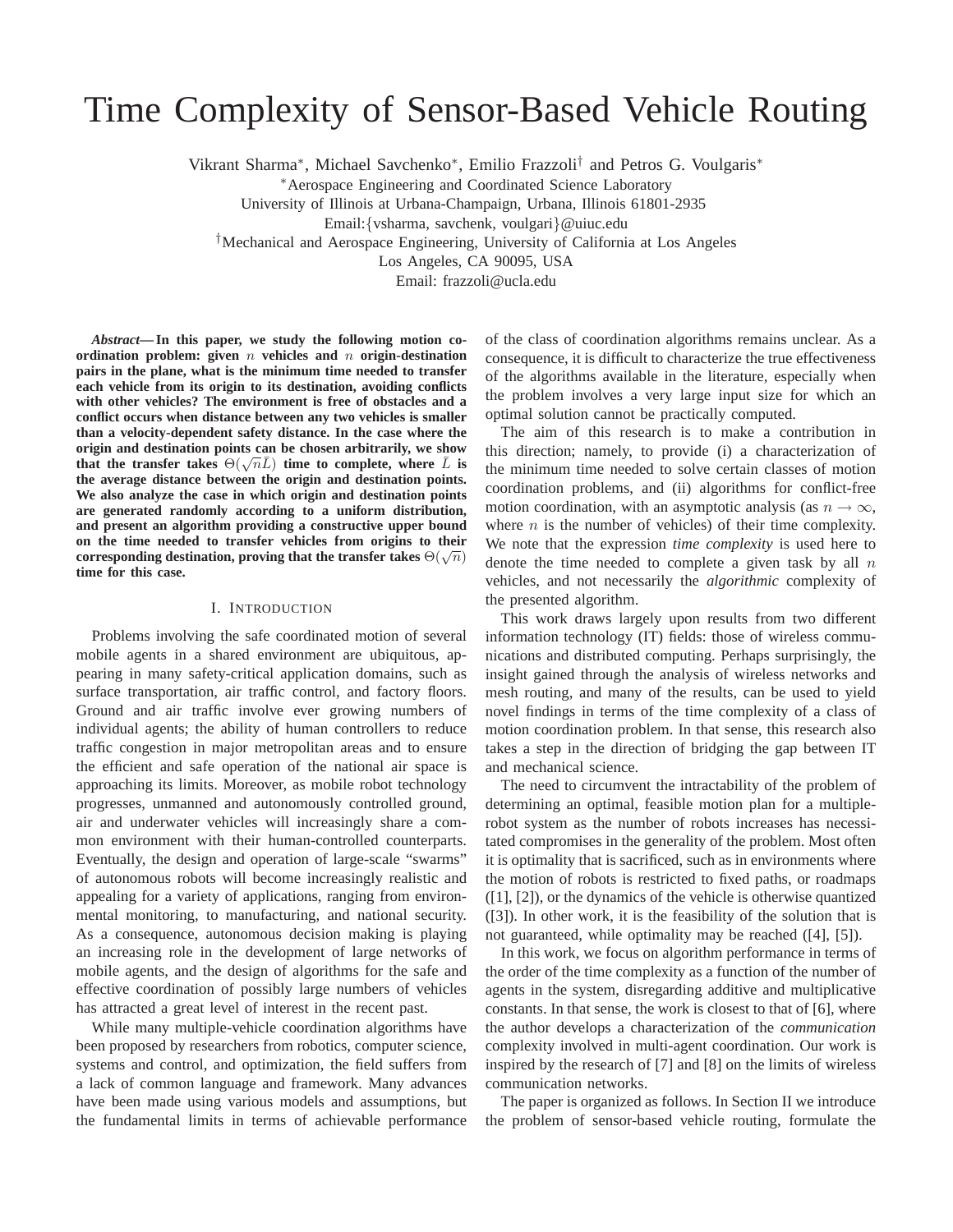notion of its time complexity, introduce some notation, provide some preliminary results and motivate the problem we wish to address. In Section III we derive the bounds on time complexity of the routing problem for arbitrary distribution of origin-destination pairs, showing the time complexity of the problem is  $\Theta(\sqrt{n}\bar{L})$ , where  $\bar{L}$  is the average distance between the origin and destination points. In Section IV, we provide upper and lower bounds on the time complexity of the vehicle routing problem in the case in which origin-destination pairs are chosen randomly from a uniform distribution, proving that the problem has time complexity  $\Theta(\sqrt{n})$  with high probability. Finally, in Section V we draw some conclusions and discuss future directions.

# II. PROBLEM FORMULATION

Consider a square environment  $Q$  of area A. Consider n pairs of points in  $Q$ , to which we will refer to as origindestination  $(O, D)$  pairs, with  $(O, D)_i \in \mathcal{Q} \times \mathcal{Q}, i \in \{1, ..., n\}.$ The  $i^{th}$   $(O, D)$  pair is assigned to a mobile agent  $A_i, i \in$ {1, .., n}. Initially each agent is *inactive*, i.e., is not considered to be in the environment, and cannot be involved in a conflict. (In other words, origin and destination points are considered as "safe havens," in which agents are protected from traffic: these may correspond to airports and parking garages in practical applications.) Let  $t_{0,i} \ge 0$  be the time at which the  $i^{th}$  agent is activated and enters the environment at location  $O_i$ ; the agent reverts to the inactive state upon arrival to its destination  $D_i$ , at time  $t_{0,i} + T_i$ . While active, the  $i^{th}$  agent moves within  $Q$ along a continuous, time-parameterized path  $\gamma_i : [0, T_i] \to \mathcal{Q}$ . The position of an agent as a function of time is given by the function  $x_i : t \to x_i(t) = \gamma_i(t - t_{0,i})$ ; by convention, we will set  $x_i(t) = \gamma_i(0)$  for  $t < t_{0,i}$ , and  $x_i(t) = \gamma_i(T_i)$  for all  $t > T_i$ . Finally, let  $v_i(t)$  be the velocity of agent i at time t, and assume its magnitude is bounded by  $v_{\text{max}} > 0$ . Assume  $v_{\text{max}} < \sqrt{A}/2$ . For each active agent, we define an *exclusion zone C*, modeled as a disk centered at the agent's position, and with radius depending affinely on the agent's velocity, i.e.,

$$
C_i(t) = \{ z \in \Re^2 : || z - x_i(t) || \le r_0 + k || v_i(t) || \}, \quad (1)
$$

for given constants  $r_0 \geq 0, k > 0$ .  $r_0$  can be understood as the radius of the smallest circle enclosing each vehicle. In the paper, we will sometime identify an agent with its exclusion zone  $C_i(t)$  at time t. We say that a *conflict* occurs between agents  $A_i$  and  $A_j$  if there exists a time  $t_c$  such that:

- Both  $A_i$  and  $A_j$  are active at time  $t_c$  and
- $C_i(t_c) \cap C_j(t_c) \neq \emptyset$ .

A *routing policy* is a map  $\pi$  :  $(O, D) \mapsto (t_0, T, \gamma)$  that, given a set of  $(O, D)$  pairs, assigns to each agent an activation schedule, and a time-parameterized path. A routing policy  $\pi$ is *safe* if it generates no conflicts. We define the Sensor-Based Vehicle Routing Problem (SBVRP) as the problem of finding a safe routing policy, given the  $(O, D)$  pairs. Let us indicate with  $T_{\pi}(O, D)$  the time at which the last agent is deactivated according to policy  $\pi$ ; we will define the time complexity of SBVRP for the  $(O, D)$  pairs as the infimum of this time over all possible safe routing policies  $\pi$ , i.e.,

$$
T^*(O, D) = \inf_{\pi \text{ safe}} T_{\pi}(O, D).
$$

We write  $f(n) = O(g(n))$  if there exists a positive constant  $c_1$  such that  $f(n) \leq c_1 g(n)$  for all n large enough. Similarly, we write  $f(n) = \Omega(g(n))$  if there exists a positive constant  $c_2$ such that  $f(n) \ge c_2 g(n)$  for all n large enough. We say that  $f(n) = \Theta(g(n))$  if  $f(n) = O(g(n))$  and  $f(n) = \Omega(g(n))$ .

# *A. Preliminary results*

We have the following trivial bound, showing that our problem formulation is such that a solution always exists (hence making the feasibility decision problem trivial, unlike the generalized movers' and warehouseman's problems), and providing a conservative upper bound on the time complexity.

*Proposition 2.1:* For any set of *n* origin-destination pairs, the SBVRP is feasible, and its time complexity is  $O(n)$ .

*Proof*: Assume agents are labeled by their activation time, i.e.,  $t_{0,i} \leq t_{0,i+1}$ . If agents are activated sequentially, i.e., agent  $A_{i+1}$  is activated upon deactivation of agent  $A_i$ , no conflicts can arise. Each agent moves with the maximum velocity along the line joining its origin and destination and hence the time needed for the  $i$ -th agent to reach its destination can be bounded as  $T_i \leq$  diam  $Q/v_{\text{max}}$ . Hence, the time at  $\sum_{i=1}^{n} T_i \leq n \frac{\text{diam } \mathcal{Q}}{v_{\text{max}}}$ , which proves the claim. which the last agent arrives at its destination is  $T_{\text{seq}}(O, D) =$ 

Let us consider now the case in which  $r_0 > 0$ , i.e., the area of the exclusion regions is bounded below by a positive constant. We have the following.

*Theorem 2.1:* If  $r_0 > 0$  in (1), for any set of *n* origindestination pairs, such that  $\min_i |O_i - D_i| \ge l > 0$ , the time complexity of the SBVRP is  $\Theta(n)$ .

*Proof*. Each agent has to stay inside the environment and since the disk of radius  $r_0$  is the minimum radius disk covering an agent, the center of this disk also lies inside the environment at any time. Since the environment  $Q$  is chosen as a square, each active agent claims exclusive ownership of a region in Q of area at least  $\pi r_0^2/4$ , if  $r_0 \le \sqrt{A/2}$ ; in such a case, at most  $n_a = \left[4A/(\pi r_0^2)\right]$  agents can be active at the same time. If  $r_0 > \sqrt{A/2}$ , then at most one agent can be active at any given time, i.e.,  $n_a = 1$ . At most  $n_a$  new agents can be activated no sooner than every  $l/v_{\text{max}}$  time units, i.e., the minimum time needed for at least one agent to reach its destination. Hence the time needed to activate and transfer all agents is at least  $\lceil n/n_a \rceil \cdot l/v_{\text{max}}$ . Therefore, the total time needed to complete the transfer of all agents can be bounded as

$$
T_{r_0>0} \ge n \frac{\pi r_0^2 l}{4Av_{\text{max}}},
$$

if  $r_0 \leq \sqrt{A/2}$ , and  $T_{r_0>0} \geq nl/v_{\text{max}}$  otherwise. The lower bounds, together with the upper bound in Proposition 2.1, prove the claim. □

This result condemns sensor-based vehicle routing problems with agents of non-zero size to linear time complexity, that is, no better than a sequential agent activation, when  $n$  becomes large. In the remainder of this work, we will study the case in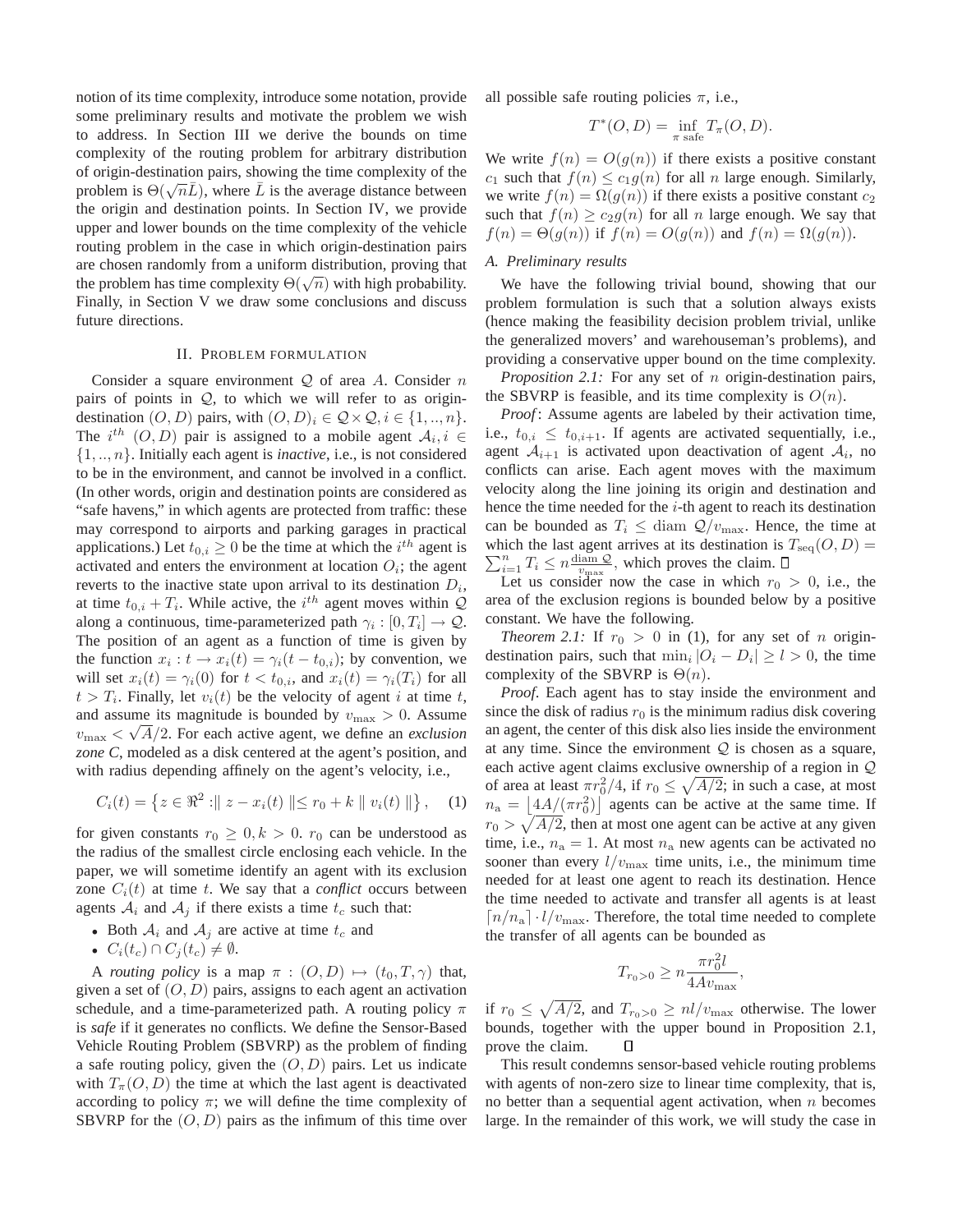which  $r_0 = 0$  in the definition of the no-conflict constraints, i.e., the case in which the radius of the exclusion region is directly proportional to the agent's velocity and each agent occupies a point in the environment.

While this is not—strictly speaking—a physically realistic modeling assumption, one must keep in mind that, in most problems of interest, conflicts are generated when vehicles get closer than some safety distance that is much bigger than the physical dimensions of the vehicle; for example, in air traffic control, a conflict is generated whenever two aircraft get within 5 nautical miles from each other. In automotive traffic, defensive drivers typically maintain a safety distance from a leading car equivalent at least to the distance traveled in 2 seconds, which at 50 km/h (about 30 mph) amounts to about 30 meters (about 90 ft), i.e., several times the length of a standard car. Even pedestrian traffic follows a similar rule, as people generally regulate their walking speed to maintain a comfortable distance from others when moving through crowded areas.

In addition, setting  $r_0 = 0$  lets us study the effect of velocity on traffic congestion, and provides insight into the nature of cooperation between agents aiming at minimizing the overall transfer time. The intuition is that as agents move faster, they need a bigger buffer to avoid collisions with others, hence reclaiming a larger portion of a shared resource (the environment), and thereby imposing severe constraints on the motion of other agents.

## III. ARBITRARY  $(O, D)$  PAIRS

In this section we will compute the lower and upper bounds on the time complexity of SBVRP, where the origindestination pairs are chosen arbitrarily. Note that "arbitrarily" here must be understood as "in such a way as to minimize time complexity." In other words, while the lower bound by definition applies to all network configurations, the upper bound is meant to apply to transportation networks designed for efficiency (rather than an adversarial worst-case).

In talking about arbitrary networks, we note that the distance between origin and destination for each agent is an arbitrary variable that directly affects the time complexity. It can be made arbitrarily small, hence making the completion time of the algorithm likewise arbitrarily small. A relevant measure in the arbitrary case is therefore not completion time, but time per average distance traveled by the agents. This is equivalent to including the distance variable in the bound on time complexity.

# *A. A lower bound on the time complexity*

In the arbitrary case, we have the following lower bound. *Lemma 3.1:* For any set of  $n(0,D)$  pairs, such that the average distance between origin and destination points is  $\overline{L}$ , the time complexity of the SBVRP is  $\Omega(\sqrt{n}\bar{L})$ .

*Proof*. Let us assume that the motion of all the agents can be represented as a set of straight-line motions, over a common, synchronized time schedule of length  $h$ . For simplicity, let us assume that each time interval has the common duration  $\tau$ . By definition, all agents reach their destination within time  $T^* = h\tau$ . Let us denote by  $r_i^j$  the length of the straightline segment along which the  $i$ -th agent moves during the j-th time interval. Obviously, we have  $\sum_{j=1}^{h} r_i^j \ge L_i$ , where  $L_i = |O_i - D_i|$ , and

$$
\sum_{i=1}^{n} \sum_{j=1}^{h} r_i^j \ge n \bar{L},
$$
\n(2)

where  $\bar{L} = \frac{1}{n} \sum_{i=1}^{n} L_i$ .

Assuming the velocity of any agent  $i$  during a time interval j stays constant and is denoted by  $v_i^j$ , we define  $\delta_i^j = k v_i^j =$  $kr_i^j/\tau$ . Hence the exclusion region area at any time during interval  $j$  for agent  $i$  is given by

$$
A_i^j = \pi \left(\delta_i^j\right)^2 = \pi k^2 \left(\frac{r_i^j}{\tau}\right)^2
$$

The collision avoidance constraint requires that at any time during a time interval, the sum of the areas of the exclusion regions of all agents lying inside the environment Q cannot exceed the area of the environment. Since the environment chosen is a square, this means that at least one fourth of each exclusion region is within Q. Hence, the sum of the areas of the exclusion regions of all agents at any time during any time interval cannot exceed four times the area of the environment, i.e.,

$$
\frac{\pi k^2}{\tau^2} \sum_{i=1}^n \left( r_i^j \right)^2 = \sum_{i=1}^n A_i^j \le 4A.
$$

Summing over all intervals in the time schedule, and rearranging, we get

$$
\sum_{i=1}^{n} \sum_{j=1}^{h} \left( r_i^j \right)^2 \le \frac{4A h \tau^2}{\pi k^2}.
$$
 (3)

Consider a convex function  $f : \mathbb{R} \to \mathbb{R}$ ; Jensen's inequality states that

$$
f\left(\frac{1}{P}\sum_{p=1}^{P}x_p\right) \leq \frac{1}{P}\sum_{p=1}^{P}f(x_p).
$$

Since the function  $x \mapsto x^2$  is convex, we can apply Jensen's inequality to (3) to obtain

$$
\left(\sum_{i=1}^{n} \sum_{j=1}^{h} r_i^j\right)^2 \leq h n \sum_{i=1}^{n} \sum_{j=1}^{h} \left(r_i^j\right)^2 \leq \frac{4Ah^2 \tau^2 n}{\pi k^2},
$$
is.

that is,

$$
\sum_{i=1}^{n} \sum_{j=1}^{h} r_i^j \le \left(\frac{4(T^*)^2 An}{\pi k^2}\right)^{\frac{1}{2}}.
$$
 (4)

Thus, from (2) and (4) we get

$$
T^* \ge \left(\frac{\pi k^2}{4A}\right)^{\frac{1}{2}} \sqrt{n}\bar{L}.
$$

Since we have made no assumptions on the time schedule, this bound applies in the limit as  $\tau \to 0$ , i.e., for continuous schedules, which proves the result.  $\square$ schedules, which proves the result.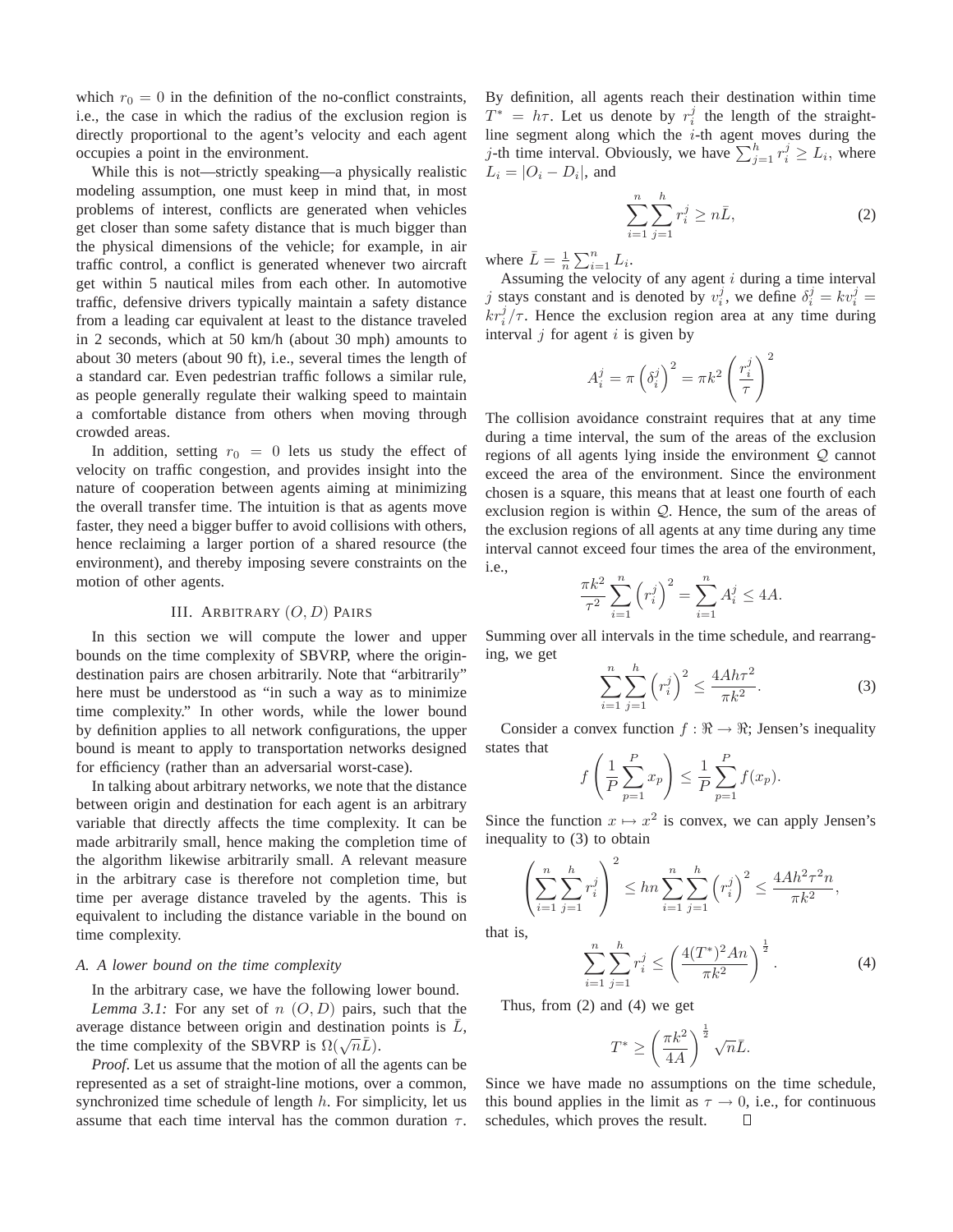

Fig. 1. Illustration of the procedure used in the proof of Lemma 3.2 to select origin-destination pairs that achieve the claimed upper bound on time complexity. In this case,  $n = 16$ .

#### *B. A constructive upper bound on the time complexity*

In this section, we demonstrate that there exists a choice of  $(O, D)$  pairs that achieves the same time complexity that appears in the lower bound in Lemma 3.1.

*Lemma 3.2:* For any  $n \in \mathbb{N}$  there exist sets of  $n \ (O, D)$ pairs, such that the time complexity of the SBVRP is  $O(\overline{L}\sqrt{n})$ , where  $\overline{L}$  indicates the average distance between origins and the corresponding destinations.

*Proof*. We will prove the statement by presenting a procedure for the selection of  $(O, D)$  pairs that admits a safe routing policy of time complexity proportional to  $\bar{L}\sqrt{n}$ .

Given  $n \in \mathbb{N}$ , partition  $Q$  into  $p^2$  openly disjoint identical squares, where we define  $p = \lceil \sqrt{n} \rceil$  if  $\lceil \sqrt{n} \rceil$  is even otherwise  $p = \lceil \sqrt{n} \rceil + 1$ . Here  $\lceil x \rceil$  is the smallest integer larger than or equal to x. The side length of each such square is then  $\sqrt{A}/p$ . Consider a minimum-length tour Γ through the centers of such squares as shown in Figure 1; the length of  $\Gamma$  is equal to  $p\sqrt{A}$ . Notice such a tour can always be constructed since  $p$  is even.

Pick an arbitrary direction on  $\Gamma$ , and assign to each agent a unique square center as its origin, and the next square center on Γ as its destination. The distance between all origin and destination points is the same, and equal to  $\bar{L} = \sqrt{A}/p$ .

All agents can be activated at the same time, and can travel along  $\Gamma$  at speed equal to

$$
v = \frac{\eta_1}{k} \frac{\sqrt{A}}{2\sqrt{2}p},
$$

where  $\eta_1$  < 1 can be chosen arbitrarily close to one. This ensures that no two agents collide during their journey. The total time taken for transfer of all agents is then given by

$$
T^* = \bar{L}/v = \frac{2\sqrt{2}k}{\eta_1\sqrt{A}}p\bar{L} \le \frac{2\sqrt{2}k}{\eta_1\sqrt{A}}(\sqrt{n}+2)\bar{L}.\qquad \Box
$$

Let  $OD(n)$  be the set of all n  $(O, D)$  pairs lying in Q and  $\overline{L}_{(O,D)}$  be the average distance between the origins and their corresponding destinations for a given  $(O, D)$  pair. The combination of Lemmas 3.1 and 3.2 proves our first main result:

*Theorem 3.1:* For any  $(O, D) \in \mathcal{OD}(n)$ , the time complexity of the SBVRP is  $\Omega(\sqrt{n}\vec{L}_{(O,D)})$  and there exists  $(O, D) \in$  $OD(n)$  such that the time complexity of the SBVRP for this pair is  $O(\sqrt{n}\bar{L}_{(O,D)})$ .

Hence the time-average agent velocity toward goal is of order  $\Theta(1/\sqrt{n})$ . Multiplying by *n*, we see that the agent-meters per second throughput metric of the network as a whole is therefore  $\Theta(\sqrt{n})$ , which corresponds to analogous bounds of wireless network capacity in arbitrary networks, as in [7].

# IV. RANDOM  $(O, D)$  PAIRS

In this section, we will consider the case in which  $(O, D)$ pairs are generated randomly, i.e., origin and destination points are sampled from a uniform distribution in  $Q$ , identically and independently. Throughout the paper, we will use the phrase "with high probability" abbreviated as *whp* to stand for "with probability approaching 1 as  $n \to \infty$ ."

## *A. A lower bound on the time complexity*

*Lemma 4.1:* The time complexity of the SBVRP for a set of  $n$  origin-destination pairs, randomly sampled from a uniform distribution in *Q*, is  $\Omega(\sqrt{n})$ , *whp*.

*Proof.* Denote by  $L_i$  the distance between  $O_i$  and  $D_i$ ,  $i =$  $1, \ldots, n$ . Since origin and destination points are independently and identically distributed (i.i.d.), the distances  $L_i$  are i.i.d. random variables. The expected distance between two points sampled from a compact set is bounded. In particular, the expected distance between two uniformly distributed random points in a square of area A can be computed as

$$
E[L_i] = \frac{2 + \sqrt{2} + 5\ln(1 + \sqrt{2})}{15}\sqrt{A} \approx 0.521\sqrt{A}
$$
 (5)

Similar arguments can be made to show that the variance of the distance is bounded. The weak law of large numbers [9] ensures that the average distance  $L$  between origin and destination points converges *whp* to the common mean—given in (5) in the case of a square environment—as  $n$  increases. In other words for any  $\epsilon > 0$ ,

$$
\lim_{n \to \infty} \text{Prob}\left[\left|\frac{1}{n}\sum_{i=1}^{n} L_i - \text{E}[L_i]\right| \ge \epsilon\right] = 1.
$$

Using Lemma 3.1, we can conclude that

$$
T^* \ge \frac{k}{2} \mathbb{E}[L_i] \sqrt{\frac{\pi n}{A}}, \qquad \text{whp}
$$

In other words,  $T^* \geq 0.462 k \sqrt{n}$ , *whp*.  $\Box$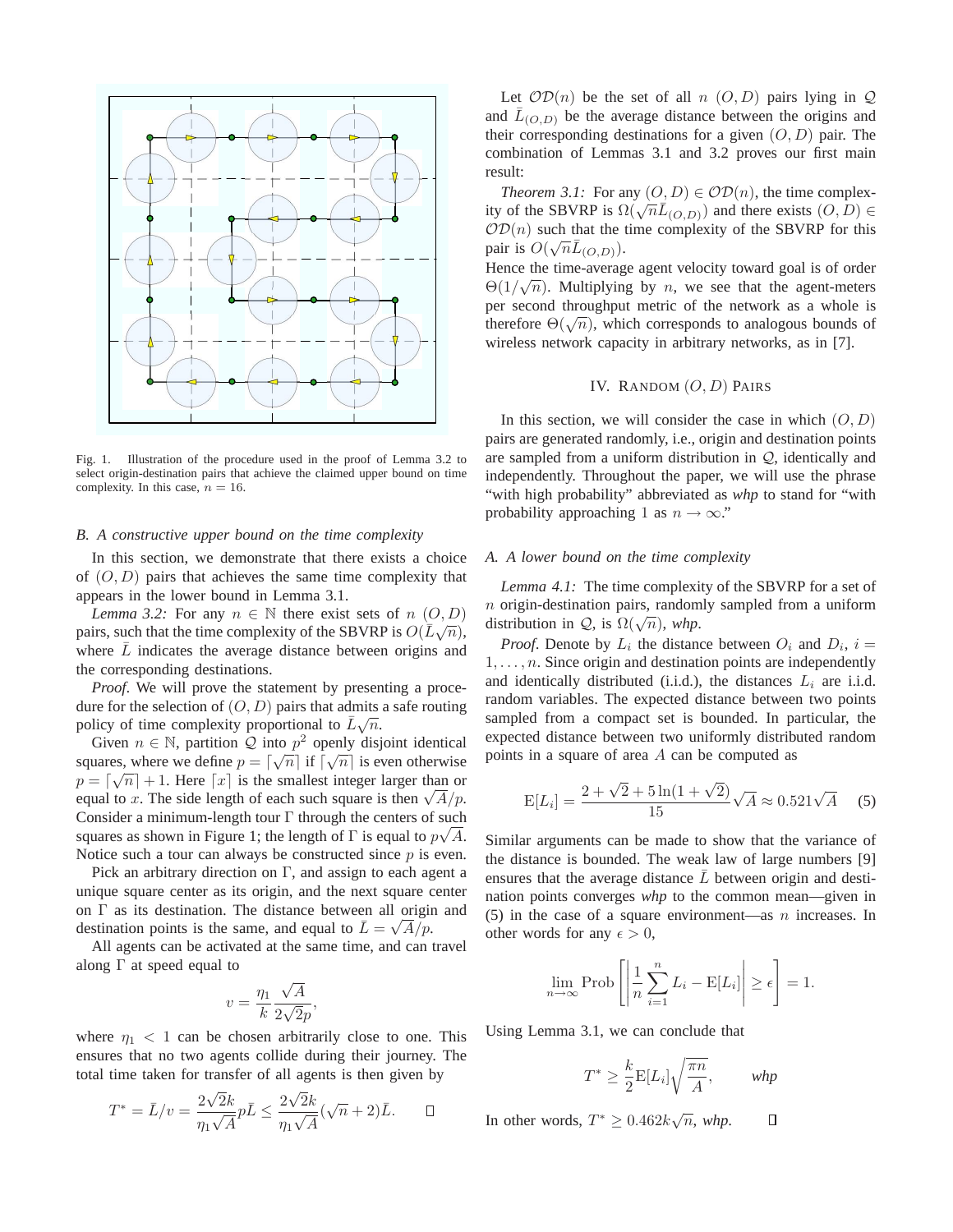## *B. An upper bound on the time complexity*

In this subsection, we present an algorithm to compute a safe routing policy for the case of random  $(O, D)$  pairs, such that it takes  $O(\sqrt{n})$  time, *whp*, to route all agents from their origins to their destinations. The policy can be split into three stages of vehicle routing, namely: i) Initialization phase, ii) Main phase and iii) Termination phase, in this order. We show that the initialization and final phases can be executed in  $O((\log n)^{3/2})$  time *whp*, and the main phase can be finished in  $O(\sqrt{n})$  whp. Hence the overall algorithm terminates in  $O(\sqrt{n})$ *whp*.

Our algorithm relies on the definition of the following square tilings of  $Q$ :

• A *coarse* tiling  $P_c(n)$ , obtained by partitioning the environment into  $\left[\sqrt{\frac{n}{K \log n}}\right]^2$  squares of equal area (coarse cells), where  $K > \frac{1}{\log(4/e)}$  (*e* is the base of natural logarithms). Let

$$
l_{\rm c}(n) = \frac{\sqrt{A}}{\left\lceil \sqrt{\frac{n}{K \log n}} \right\rceil}
$$

be the side length of such squares. Let  $\mu^* \in (0,1)$  be the sole root of the equation

$$
-\mu^* + (1 + \mu^*) \log(1 + \mu^*) = \frac{1}{K}
$$

• A *medium* tiling  $\mathcal{P}_m(n)$ , obtained by partitioning each cell in  $\mathcal{P}_{\rm c}$  into  $\left[\sqrt{2(\mu+1)K\log n}\right]^2$  squares of equal area (medium cells), with  $\mu > \mu^*$ . Let

$$
l_{\rm m}(n) = \frac{\sqrt{A}}{\left\lceil \sqrt{\frac{n}{K \log n}} \right\rceil \left\lceil \sqrt{2(\mu+1)K \log n} \right\rceil}
$$

be the side length of such squares.

• A *fine* tiling  $P_f(n)$ , obtained by partitioning each cell in  $\mathcal{P}_{\text{m}}$  into nine squares of equal area (fine cells). Let  $l_f(n) = l_m(n)/3$  be the side length of such squares.

As explained in the following, the coarse tiling will be used in the initialization phase, to identify regions in the environment in which agents can be activated and moved independently. The medium tiling will provide the main structure for the actual routing of agents, through the solution of a specialized version of the permutation routing problem in 2-D meshes. The fine tiling will ensure the existence of a buffer to safely accommodate agents temporarily sharing a medium cell.

*1) Initialization and Termination phase:* In the initialization phase, all agents are activated, and moved in such a way that over-crowding is avoided; more specifically, at the end of the initialization phase, agents will be placed at rest at the center of cells in the medium tiling, with at most one agent occupying each cell. In the termination phase, the opposite process is implemented, in the sense that agents are moved from the centers of cells in the medium tiling to their destination, and deactivated. In order to minimize the execution time of the initialization and termination phases, a large number of agents are activated at the same time; the absence of conflicts in these phases is achieved by concurrently activating agents that are sufficiently far from one another.

The following result stated in Lemma 3.1 in [10] is critical in proving some of the results in this section.

*Lemma 4.2:* Each coarse cell in  $P_c$  contains no more than  $(\mu + 1)K \log n$  origins (destinations), *whp*.

Since each coarse cell  $p_c \in \mathcal{P}_c$  contains at least  $2(\mu +$  $1)K \log n$  medium cells, an immediate consequence of Lemma 4.2 is that in each coarse cell there are at least  $(\mu+1)K \log n$ medium cells that do not contain origin points, *whp*. (The same can be said about destination points.) Therefore, it is possible to associate to each agent  $A_i$ ,  $i = 1, ..., n$ , two intermediate way-points,  $O'_i$  and  $D'_i$ , with the following properties:

- **P1**) If  $O_i$  (resp.,  $D_i$ ) is in the coarse cell  $p_c$ , then  $O'_i$  (resp.,  $D_i'$ ) is in the same coarse cell.
- **P2)** Each cell in the medium tiling contains at most one of the points in  $\{O'_i : i \in 1, \ldots, n\}$ , and at most one of the points in  $\{D'_i : i \in 1, \ldots, n\}.$
- **P3**) If a medium cell contains a point in  $\{O'_i : i \in 1, ..., n\}$ (resp.,  $\{D'_i : i \in 1, \ldots, n\}$ ), then it does not contain any point in  $\{O_i : i \in 1, ..., n\}$  (resp.,  $\{D_i : i \in 1, ..., n\}$ ).
- **P4**) All intermediate way-points  $\{O'_i, D'_i : i = 1, ..., n\}$  are at the center of a cell in the medium tiling. Note that since each medium cell contains nine fine cells, the center of a medium cell also coincides with the center of a cell in the fine partition.

At the end of the initialization phase, all agents will be active, and at rest at the respective first intermediate way-point  $O'$ . Similarly, at the start of the termination phase, all agents will be at rest at their second intermediate way-point  $D'$ . Next we wish to show that it is possible to move all agents in such a configuration in a safe manner, within time  $O((\log n)^{3/2})$ .

*Lemma 4.3:* Let  $O$  be a set of  $n$  origin points sampled at random from a uniform distribution, and  $O'$  a set of intermediate way-points, satisfying properties  $P1-4$ . Then,  $n$ agents can be activated and moved from points in  $O$  to points in O' within time  $O((\log n)^{3/2})$ , whp.

*Proof.* We will prove the result by providing an algorithm that solves the problem with a cost satisfying the stated bound. The algorithm that we propose for the initialization phase, called SPREADOUT , requires the solution of a coloring problem on the tiling  $\mathcal{P}_c$ , in such a way that no neighboring cells have the same color (including cells touching at one point only, i.e., diagonally). It is straightforward to see that four colors would suffice to color such a square tiling on a plane in this manner (e.g., see [11] to see standard coloring problems).

Given the points  $O_i$  and  $O'_i$ , and a coloring scheme, the SPREADOUT algorithm works as follows (see Figure 2 for a pictorial representation). Choose a color  $c$  and, concurrently in all coarse cells with the same color, activate agents in turn, moving them to their first intermediate way-point. (If an origin point lies at the boundary between two or more coarse cells, assign the corresponding agent to one of the cells arbitrarily.)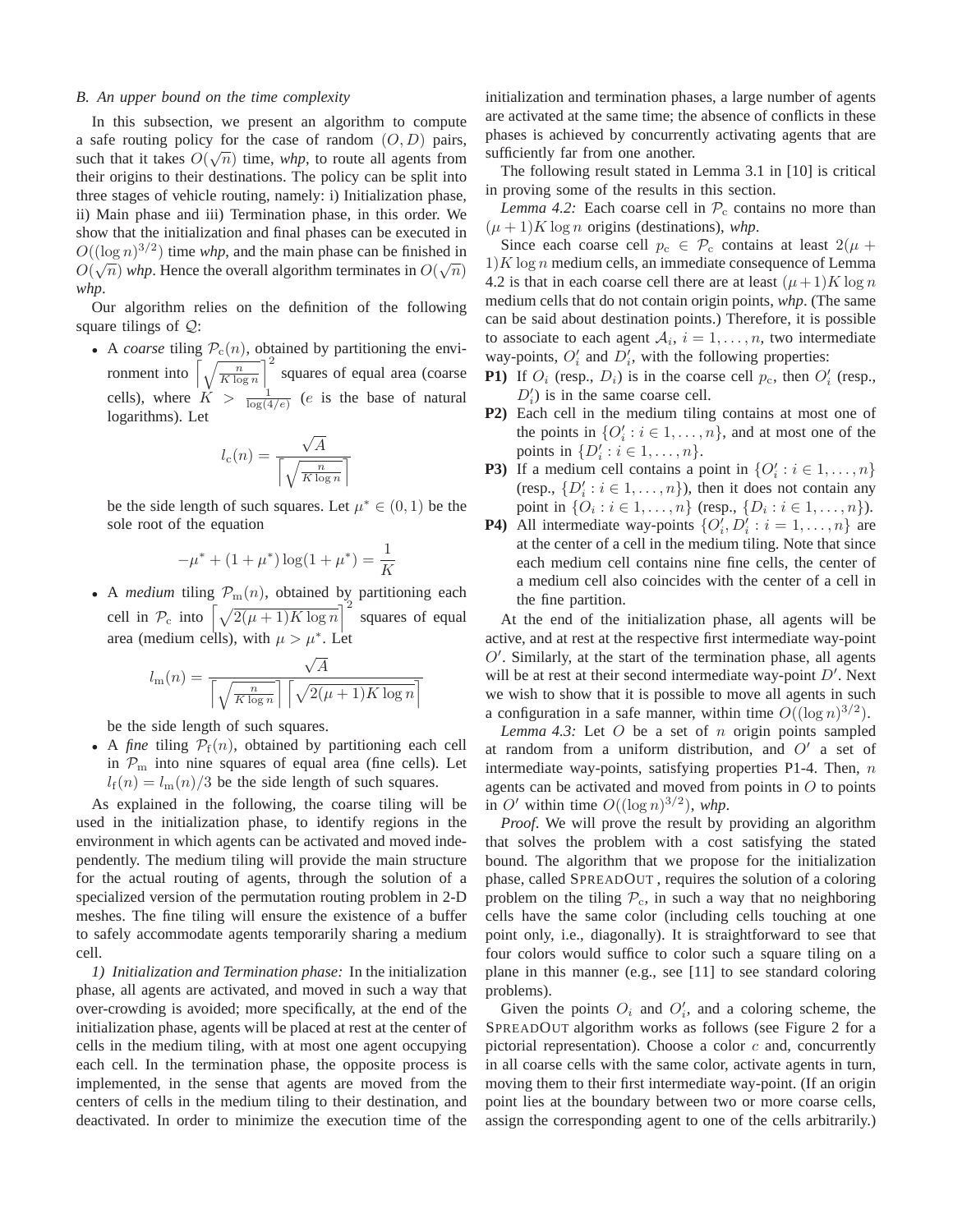

Fig. 2. Zoomed-in sketch of the algorithm used in the initialization phase. The figure shows a typical agent configuration within a coarse cell that is divided into medium cells. Empty dots represent the location (origin) of inactive agents. Filled dots represent the location of active agents, at rest at their first intermediate way-point which is the center of an exclusive medium cell. Lightly-shaded cells do not contain origin points, whereas darkly shaded cells contain an active agent at their centers. The thick curve represents the path  $\gamma_i^{\text{init}}$  of the agent  $\mathcal{A}_i$ , that has been recently activated. The point where the curve starts is  $O_i$  and the point where the arrow ends is  $O'_i$ . Location of the agent and its exclusion region are also shown at a time instant during its transfer from  $O_i$  to  $O'_i$ .

The path  $\gamma_i^{\text{init}}$  followed by agent  $\mathcal{A}_i$  is chosen as the shortest continuous curve joining  $O_i$  to  $O'_i$ , without intersecting the interior of medium cells already containing an active agent. Agents travel along their paths at speed  $v^{\text{init}} = \eta_2 l_{\text{m}}/2k$ , where  $\eta_2$  < 1 can be chosen arbitrarily close to one. Once all agents with origin point in cells with color  $c$  are active and at rest at their first intermediate way-point, choose a different color, and repeat until all agents have been activated.

Because of property P1, the length of the paths  $\gamma^{\text{init}}$  is bounded by  $2l_c$ : as a consequence, each agent reaches its first intermediate way-point within time  $\frac{4k}{\eta_2} \left[ \sqrt{2(\mu+1)K \log n} \right]$ after it is activated. Since there are at most  $(\mu + 1)K \log n$ agents per coarse cell *whp* by Lemma 4.2, activation and transfer of all agents in a coarse cell will be completed within time  $\frac{4k}{n^2}(\mu+1)K \log n \left[ \sqrt{2(\mu+1)K \log n} \right]$ , whp. Since all coarse cells with the same colors are processed concurrently, and there are four colors, the execution time of SPREADOUT is bounded by  $\frac{16\sqrt{2}k}{\eta_2}((\mu+1)K\log n)^{3/2} + \frac{16k}{\eta_2}(\mu+1)K\log n$ , *whp*.

Now we need to show that the SPREADOUT algorithm is safe, i.e., it does not generate conflicts. The exclusion region of agents moving according to the SPREADOUT algorithm has radius  $\delta^{\text{init}} = kv^{\text{init}} = \eta_2 l_{\text{m}}/2$ . The SPREADOUT algorithm

moves at most one agent at a time in each coarse cell with a given color. Since neighboring coarse cells have different colors, active and moving agents are at least a distance  $l_c$  $2\delta^{\text{init}} = \eta_2 l_{\text{m}}$  away from each other. As a consequence, no conflicts can arise between agents in motion. Finally, active agents are either moving or at rest at the center of a medium cell (because of property P4); by construction, the paths  $\gamma^{\text{init}}$ are greater than  $\delta^{\text{init}}$  distance away from the centers of cells occupied by active agents at rest, thus avoiding conflicts between agents in motion and agents at rest.

The termination phase starts with all agents active and at rest at their second intermediate way-point  $D'$ . During this phase, all agents are moved to their destination and deactivated, without conflicts. It can be recognized that a minor modification to the SPREADOUT algorithm (wherein the  $\gamma^{\text{term}}$ paths join the  $D'$  and  $D$  points) will achieve this goal, with the same cost of the initialization phase:

*Lemma 4.4:* Let D be a set of n destination points sampled at random from a uniform distribution, and  $D'$  a set of intermediate way-points, satisfying properties P1-4. Then,  $n$ agents can be moved from points in  $D'$  to points in  $D$  and deactivated within time  $O((\log n)^{3/2})$ , whp.

*2) Main Phase:* As a prelude to describing the algorithm for the main phase, we review a related problem studied in the parallel and distributed computing research community. Consider a square of  $m^2$  processing units (PUs) with m PUs in each row and column. Each PU is connected to its vertical and horizontal neighbors with a communication link. Each processing unit can send and receive one packet along each communication link in a time slot. (Thus every PU can receive and transmit at most four packets simultaneously in a time slot.) In addition, each PU is able to store in a buffer a queue of packets waiting to be transmitted.

Suppose each PU is the source and destination of exactly one packet. The problem of routing the total  $m<sup>2</sup>$  packets to their destinations is a well studied problem in the parallel and distributed computing literature under the name of *permutation routing*. The following result characterizes the performance of permutation routing algorithms with minimal queue length requirements at the PUs.

*Theorem 4.1:* [12] Permutation routing in a  $m \times m$  mesh can be performed deterministically in  $N_{\text{PR}} = 2m - 1$  time steps and with maximum queue size equal to 2.

An algorithm achieving this performance characteristics is given in [12]. We will refer to such an algorithm as Permutation Routing (PERMROUTING ) algorithm. In our proposed solution to SBVRP problems, at the start of the main phase, all agents are active and at rest at the intermediate way-points  $\{O'_i : i = 1, \ldots, n\}$ ; at the start of the termination phase, all agents must be active and at rest at the intermediate way-points  $\{D'_i : i = 1, \ldots, n\}$ . Consider the medium partition  $\mathcal{P}_{m}(n)$ . Because of property P2, each cell in this partition contains at most one of the points in  $O'$  and at most one of the points in  $D'$ . Hence, the problem of routing agents from the respective first intermediate way-point to the second one can be cast as a permutation routing problem, in which medium cells play the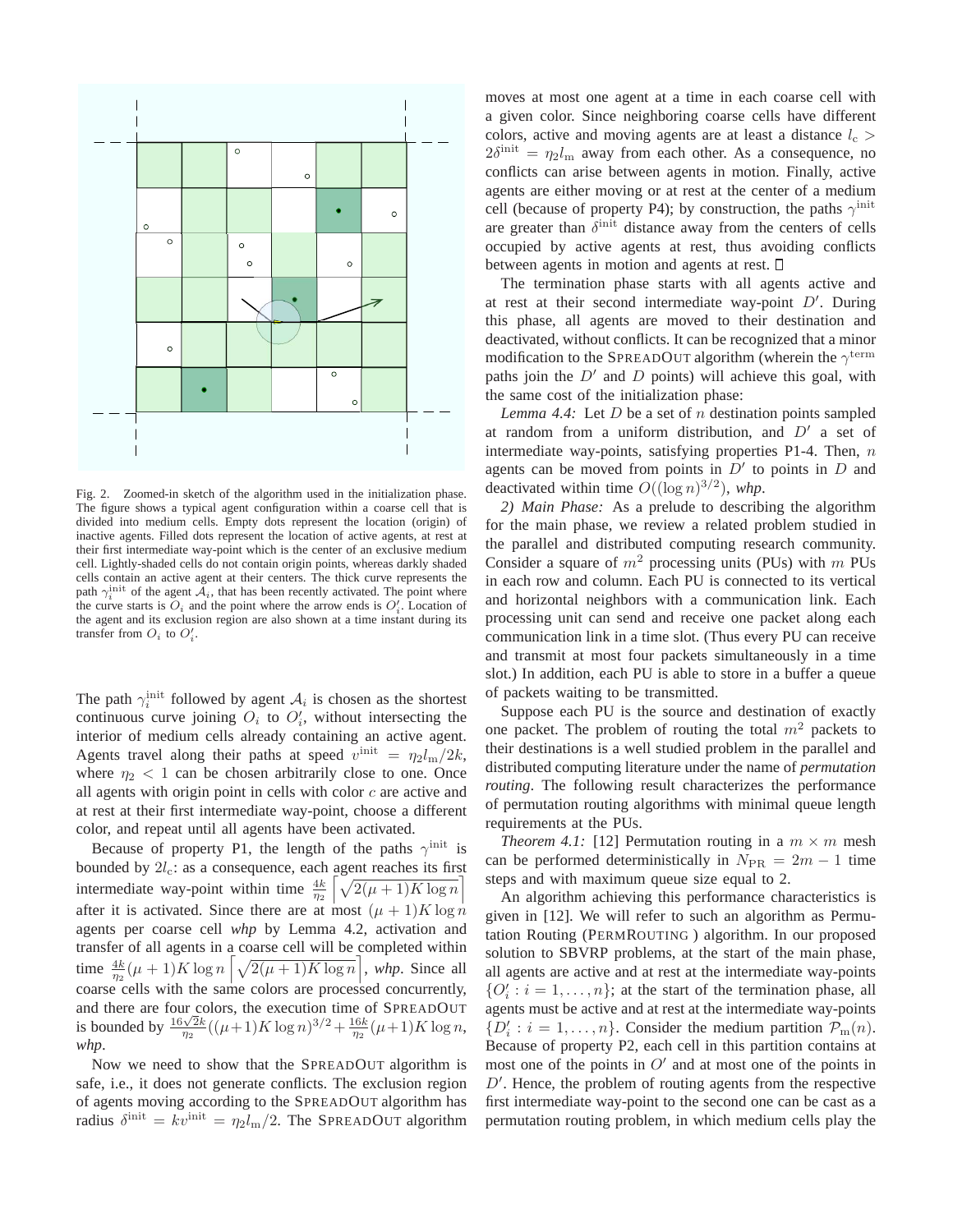role of processing units. In mesh routing, the PERMROUTING algorithm associates to each packet and time step a processing unit; in our case, the PERMROUTING algorithm outputs a map  $S: \{1, \ldots, n\} \times \{1, \ldots, N_{PR} + 1\} \rightarrow \mathcal{P}_m$ , associating to each agent and time step a cell in the medium partition. We will use the shorthand  $S_i^q = S(i, q)$  to indicate the cell assigned to the *i*-th agent at the beginning of time step q. Naturally,  $O'_i \in S_i^1$ , and  $D'_i \in S_i^{N_{\text{PR}}+1}$ , for all  $i = 1, \ldots, n$ . If  $S_i^q = S_i^{q+1}$  the *i*-th agent is held in a queue at time step  $q$ , i.e., it must wait before being transfered to the next cell on its path.

A difference between our routing problem and the one considered in [12] is that in the case of vehicle routing "communication links" are not full duplex, i.e., it is not possible to travel at the same time in both directions across a single link. We obviate this problem by splitting each time slot into four rounds. In each round, only cell transfers in a specified direction (e.g., North, South, East, or West) are allowed, in turn. Let  $Neigh : P_m \times \{North, South, East, West\} \rightarrow$  $P_m \cup null$  be a map that associates to each medium cell its neighbor in a given direction (if it exists, null otherwise).

At most four agents will be transferred out of a medium cell during each time slot, one per round. The following result will be useful in the analysis of the application of the PERMROUTING algorithm to Sensor-Based Vehicle Routing:

*Proposition 4.1:* The maximum number of agents in any medium cell  $p_m \in \mathcal{P}_m$  at the start of a routing time slot is 6, i.e.,

$$
\max_{p_{\text{m}} \in \mathcal{P}_{\text{m}}} \left\{ \max_{q \in \{1, \dots, N_{\text{PR}} + 1\}} \text{card}(\{i \in \{1, \dots, n\} : \mathcal{S}_i^q = p_{\text{m}}\}) \right\} \le 6
$$

*Proof.* We prove the claim by contradiction. Assume there exists an integer q and a cell  $p_m \in \mathcal{P}_m$  such that  $\text{card}(\{i \in$  $\{1,..,n\}|\mathcal{S}_i^q = p_m\}) > 6$ . Since during the time slot q at most 4 agents can leave the cell  $p_m$ , this implies that cell  $p_m$  will have to buffer more than two agents during the  $q$ -th time slot, which is a contradiction by Theorem 4.1.  $\Box$ 

We are now ready to explain our algorithm for the main phase, to which we will refer as MAINROUTING . The first step consists of solving the permutation routing problem with the PERMROUTING algorithm. For each time slot  $q$  in the routing schedule, perform the following. In each round of the time slot, pick one direction  $dir \in \{North, South, East, West\}.$ Concurrently, for each cells  $p_m \in \mathcal{P}_m$ , pick (if it exists)<br>the unique agent  $\mathcal{A}_i$  such that  $S_i^q = p_m$ , and  $S_i^{q+1} =$ the unique agent  $A_i$  such that  $S_i^q = p_m$ , and  $S_i^{q+1} =$ Neigh $(S_i^q, dir)$ . If  $D'_i \notin S_i^{q+1}$ , then move the agent to the center of an empty fine cell inside  $S_i^{q+1}$ , other than the middle one, and put it to rest. Proposition 4.1 and the fact that at most one agent enters a medium cell every round and at most one leaves every round ensure that at most 7 agents are inside a medium cell at the start of a round if there is an agent to be transferred to this cell during the round (notice there are only 4 rounds). This ensures that an empty fine cell is always available for the agent to be transferred to. Otherwise, if  $D_i^j \in S_i^{q+1}$ , move the *i*-th agent to its second intermediate way-point  $D'_i$ , which is the center of the middle fine cell in



Fig. 3. The figure at the top shows the transfer of vehicles in a round in three consecutive cells in a row of the medium partition. The figure at the bottom shows the vehicle positions halfway through the round. The dots are the vehicles at rest at the center of an exclusive fine cell and the moving vehicles are depicted by small arrows with the circular exclusion zones around them.

 $S_i^{q+1}$ , and put it to rest. Repeat the above for all four directions, one per round.

Next we characterize the time needed to execute one single round of the MAINROUTING algorithm safely:

*Lemma 4.5:* Each round of the MAINROUTING algorithm can be performed with no conflicts in time  $T_{\text{round}} \leq 24k/\eta_3$ , where  $\eta_3$  < 1 is an arbitrary constant chosen close to one.

*Proof.* Let q be the current routing time slot; because of the symmetry of the problem, we can restrict our analysis to the case in which  $dir =$  East. Let  $I<sub>East</sub>$  be the set of indices of agents moving East in the current round. For all  $i \in I_{\text{East}}$ , choose an empty destination fine cell  $p_f \in S_i^{q+1}$  and define  $\gamma_i^q : [0, T_{\text{round}}] \rightarrow \mathcal{Q}$  as the shortest continuous timeparameterized trajectory satisfying the following properties:

- **Q1**)  $\gamma_i^q(0)$  is the location of the agent at the beginning of the  $q$ -th routing time slot.
- **Q2**)  $\gamma_i^q(T_{\text{round}}/2)$  lies on the boundary between  $S_i^q$  and  $S_i^{q+1}$ .
- **Q3**)  $\gamma_i^q(T_{\text{round}})$  is the center of the destination fine cell for the  $i$ -th agent at the  $q$ -th routing time step.
- **Q4**) All points in  $\gamma_i^q$  are at least at a distance  $l_f/2$  from the boundary of  $S_i^q \cup S_i^{q+1}$ .
- **Q5**) No point in  $\gamma_i^q$  lies in the interior of a fine cell containing any other agent at rest at its center.

Such a trajectory can always be designed, see Figure 3 for an example. The length of the the segment of  $\gamma_i^q$  within  $S_i^q$  (and  $S_i^{q+1}$ ) is bounded by  $2l_m$ ; agents can move along these paths at speed  $\eta_3 l_f/2k$ , where  $\eta_3 < 1$  can be chosen arbitrarily close to one. Hence, the exclusion zones of each moving agent has radius  $\langle l_f/2 \rangle$  throughout the motion. This and property Q5